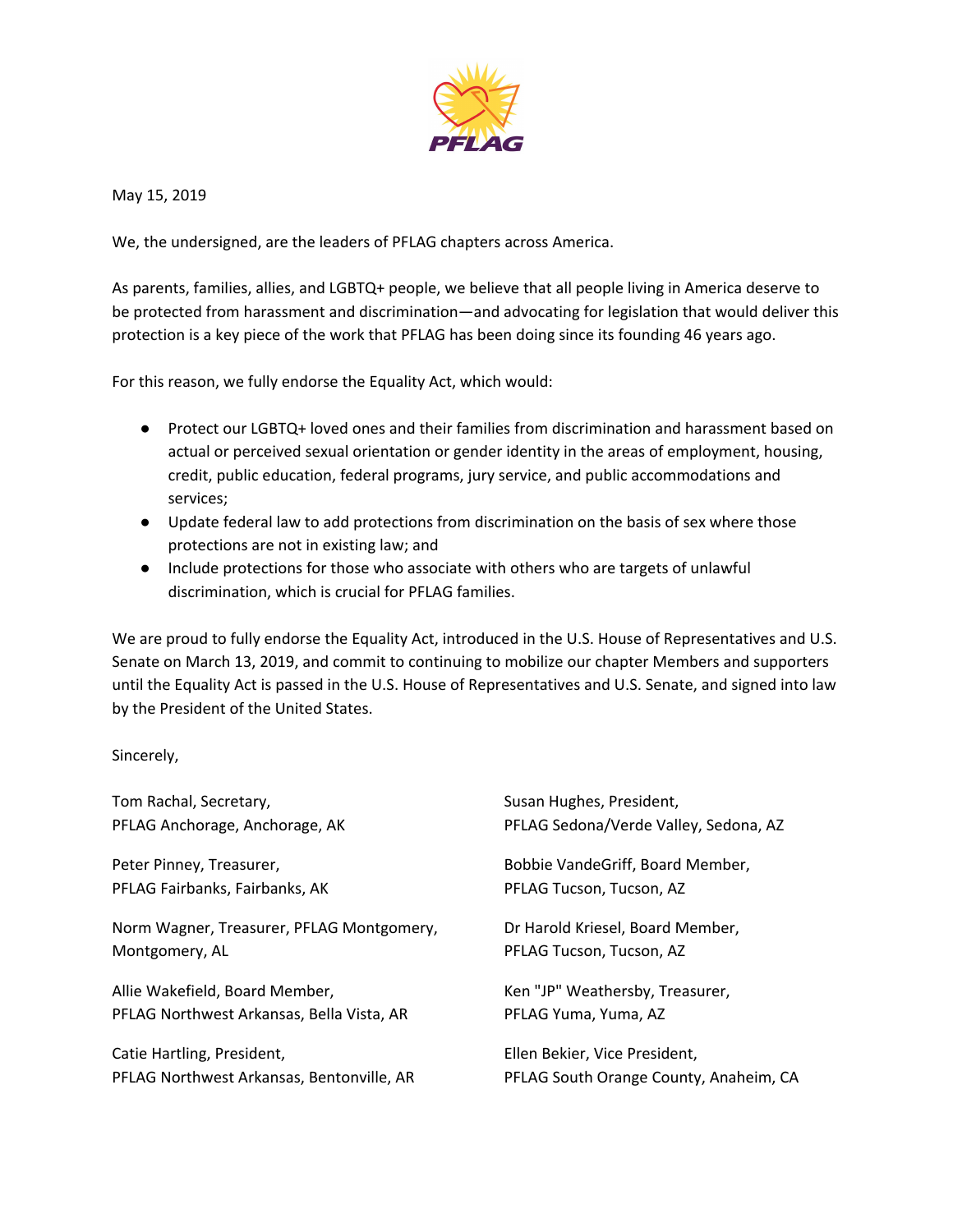Roberta G Reynolds, President, PFLAG Burbank, Burbank, CA

Rex Saldana, Communications Coordinator, PFLAG Danville/San Ramon, Danville, CA

Cathy Brass, Secretary, PFLAG Tulare - Kings Counties, Fresno, CA

Karen Neiman, Past President, PFLAG Sacramento, Granite Bay, CA

Judy Peterson, President, PFLAG Long Beach, Long Beach, CA

Cindy Byrne, President, PFLAG Manhattan Beach, Manhattan Beach, CA

Jessica Herthel, Co-President, PFLAG Newport Beach, Newport Beach, CA

Jennifer Dent, Treasurer, PFLAG Oakland-East Bay, Oakland, CA

Carol Balasa, Vice-President, PFLAG Palm Spring, Palm Springs, CA

Marsha Aizumi, Co-President, PFLAG San Gabriel Valley API, Pasadena, CA

Terrie Vorono, President, PFLAG San Diego County, San Diego, CA

Kenda Horst, President, PFLAG San Francisco, San Francisco, CA

Mary Cunningham, Vice President, PFLAG Sierra Vista, Sierra Vista, CA

Jaime Marston Cook, Vice President, PFLAG Denver, Denver, CO

Patricia Kennedy, President PFLAG Greeley, Greeley, CO

Josh Wells, Secretary, PFLAG Highlands Ranch, Highlands Ranch, CO Kristen L Kinard, Board Member, PFLAG Boulder County, Longmont, CO

Barbara Althen, President, PFLAG Southeast CT, Groton, CT

Kathy Steffens, President, PFLAG Norwalk, Norwalk, CT

Leonard Discenza, President, PFLAG Waterbury, Waterbury, CT

Jim Bianchetta, President, PFLAG Wilmington DE, Wilmington, DE

Jennifer Solomon, President, PFLAG South Miami, Miami, FL

Carol Miller, President, PFLAG Sarasota, Sarasota, FL

Shayne Abelkop, Treasurer, PFLAG Athens, Athens, GA

David W. Key Sr., Co-Chair, PFLAG Athens, Athens, GA

Maggie Kottke, Secretary, PFLAG Johns Creek, Atlanta, GA

Penny L Connell, President, PFLAG Blairsville, Blairsville, GA

Ann Miller, President, PFLAG Johns Creek, Johns Creek, GA

Mike & Carolyn Goodwin, Treasurer/Secretary, PFLAG of Siouxland, Sioux City, IA

Judy Looby, Co-President, PFLAG Charleston, Charleston, IL

Barbara A Lohrbach, Treasurer, PFLAG Kankakee, Kankakee, IL

Christine Raap, President, PFLAG Oak Lawn, Oak Lawn, IL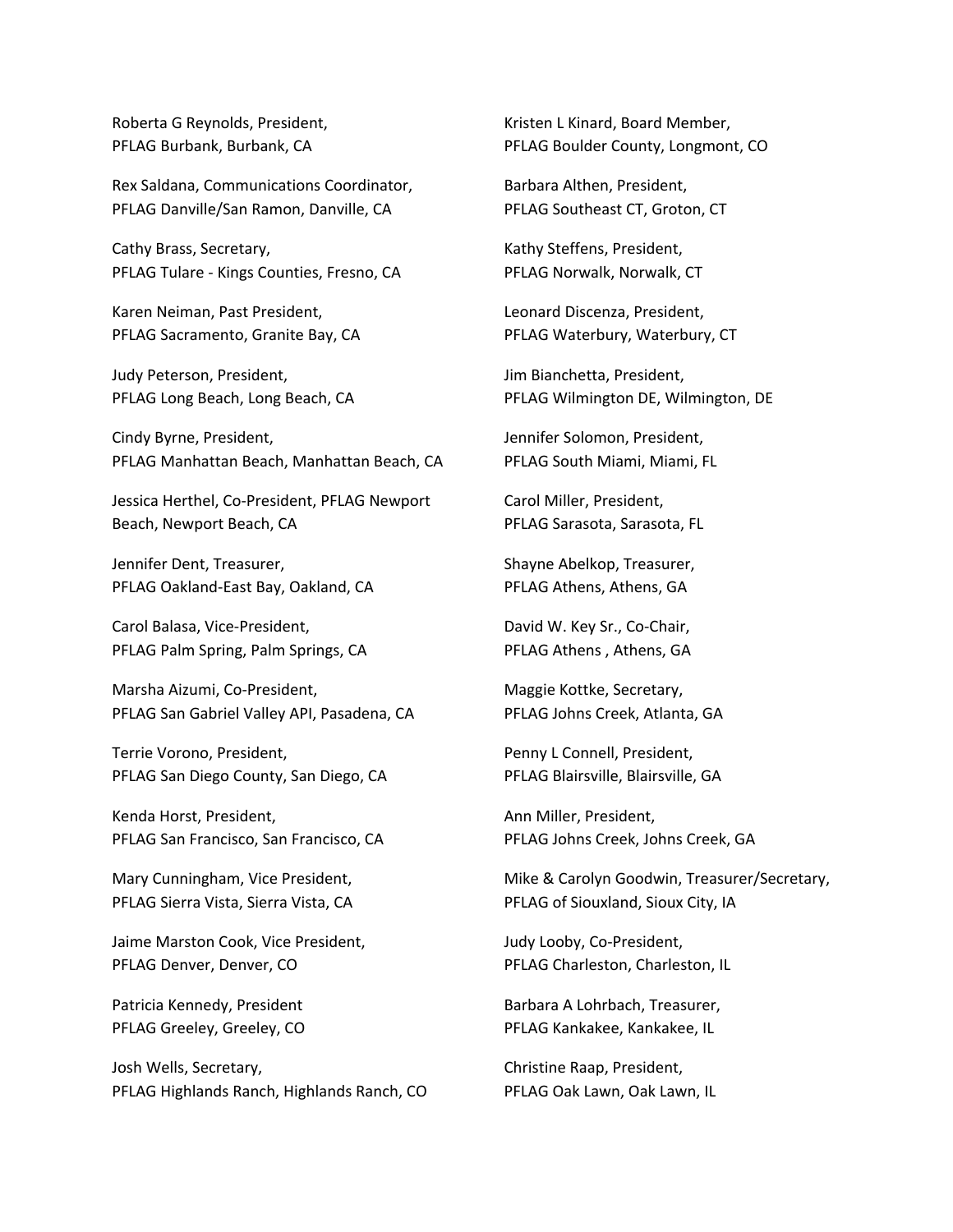Amy Orwig, President, PFLAG Peoria, Pekin, IL

Karol Teal, Secretary, PFLAG Sauk Valley, Sterling, IL

Sarah Schlegel, President, PFLAG Sauk Valley, Sterling, IL

Traci Jordan, President, PFLAG Bloomington, Bloomington, IN

Esther Stiles, Board President, PFLAG Michigan City, Michigan City, IN

Lisa Wright, President, PFLAG Kansas City, Overland Park, KS

Sonja Feist, President PFLAG Lawrence/Topeka, Topeka, KS

Debra A Rickerd, Board of Directors, PFLAG Lexington/Central KY, Lexington, KY

Laurie Sawyer, Clerk, PFLAG of Attleboro, Attleboro, MA

Denise LaBarre, President, PFLAG Cape Cod, Marstons Mills, MA

Toni Weaver, Chapter Leader, PFLAG McHenry, McHenry, IL

L. Claire Hansen, President, PFLAG Chestertown, Chestertown, MD

Max Crownover, President, PFLAG Columbia Howard County, Columbia, MD

Louise Ball, President, PFLAG Leonardtown, Leonardtown, MD

David S Fishback, Advocacy Co-Chair, PFLAG Metro DC, Olney, MD

Michele Copper, President, PFLAG Salisbury, Salisbury, MD Catherine Hyde, Transgender Coordinator, PFLAG Columbia Howard Cty, Woodstock, MD

Dawn Walton, Secretary, PFLAG Detroit, Bloomfield Hills, MI

Chris Dixon, Secretary, PFLAG Ann Arbor, Ann Arbor, MI

Larry Jack, Co-President, PFLAG Detroit, Detroit, MI

Terri Dinsmore, President, PFLAG Genesee County , Flint, MI

Kathy Gage, President, PFLAG New Prague, New Prague, MN

Lisa Dale, President, PFLAG Cape Girardeau, Cape Girardeau, MO

Janet Welch, President, PFLAG Hannibal/Quincy, Hannibal, MO

Dean L Rosen, President, PFLAG St. Louis, Saint Louis, MO

Carla Willis, President, PFLAG St. Joseph, St. Joseph, MO

David B. Goldstein, President, PFLAG Naples, Naples, FL

Ray Pollard, Treasurer, PFLAG Alamance, Burlington, NC

Karen Graci, President, PFLAG Charlotte, Charlotte, NC

James C Baulding, Treasurer, PFLAG Greensboro, Greensboro, NC

Linda Stroupe, President, PFLAG Greensboro, Greensboro, NC

Melinda Arzola, President, PFLAG Hickory, Hickory, NC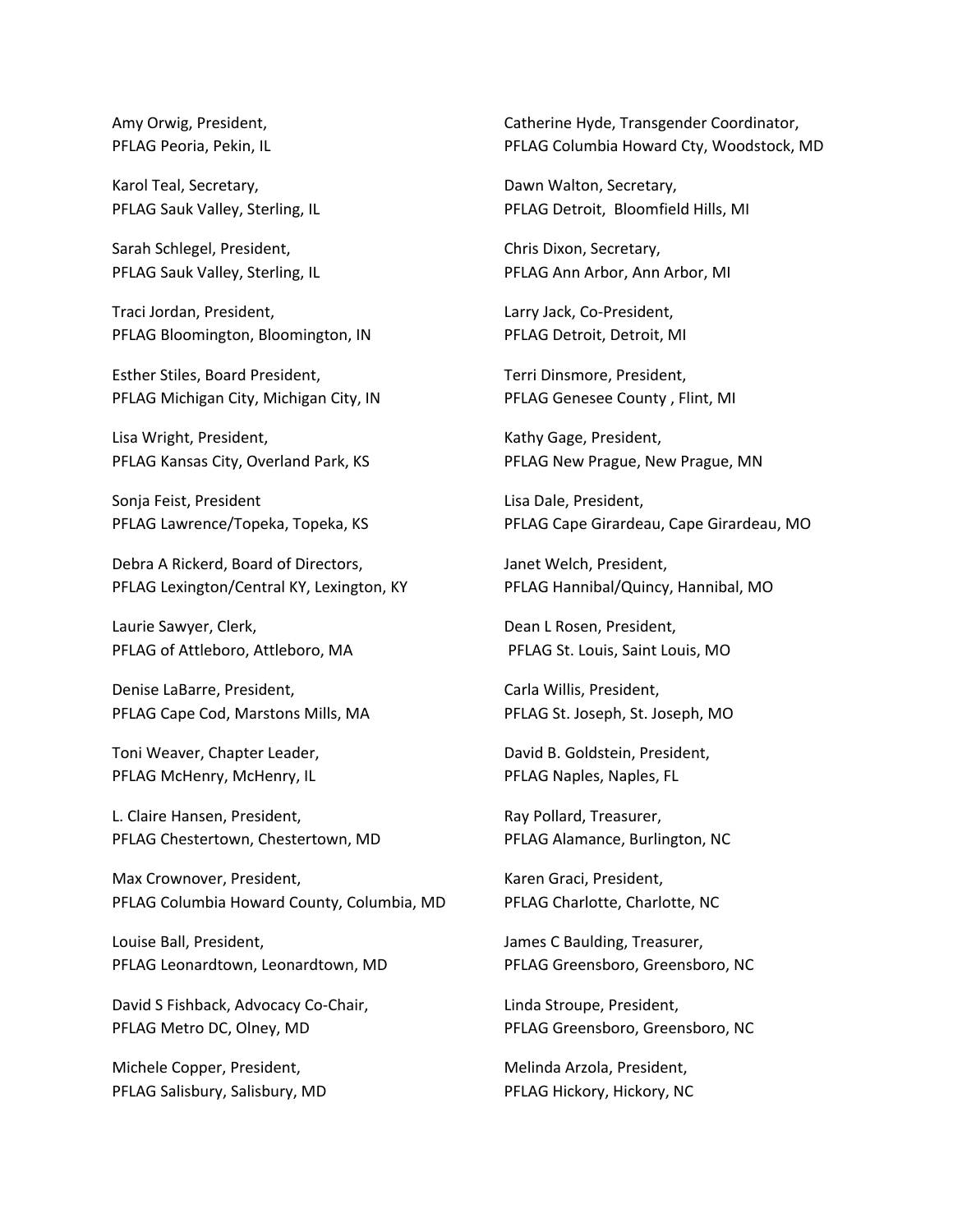Joan Gale, President, PFLAG Concord/Kannapolis, Kannapolis, NC

Donna Odrosky, President, PFLAG Salisbury Rowan, Salisbury, NC

Lanae Hall, President, PFLAG Hastings, Hastings, NE

Kristin Grosskopf, Treasurer, PFLAG Lincoln, Lincoln, NE

Carrie Spencer, President PFLAG Omaha, Omaha, NE

Erica Allen, President, PFLAG Concord, Concord, NH

Linda Murphy, Secretary, PFLAG Collingswood, Collingswood, NJ

Michele Mazakas, President, PFLAG Princeton, Columbus, NJ

Vicki Huebner, Co-Leader, PFLAG of Hunterdon County, Flemington, NJ

William Placek, President, PFLAG Jersey Shore, Howell, NJ

Yvonne Caruthers, President, PFLAG Jersey City, Jersey City, NJ

Kim Otto, President, PFLAG Philadelphia, Philadelphia, NJ

Damie Nelson, President, PFLAG Silver City, Silver City, NM

Janine Comoletti, President, PFLAG Carson Region, Carson City, NV

Drew Tagliabue, Executive Director, PFLAG NYC, New York, NY

Rev. Steve Aschmann, President, PFLAG Chautauqua, Westfield, NY Kim Homsher, President, PFLAG Akron, Akron, OH

Marianne Buccini, Advisory Board Member, PFLAG Cleveland, Brecksville, OH

Sharon Groh, Vice President, PFLAG Cleveland, Cleveland, OH

Zelma Riddle, Secretary, PFLAG Kent, Kent, OH

Kavita Sherman, Secretary, PFLAG Cleveland, Strongsville, OH

Steve Schildcrout, Treasurer, PFLAG Youngstown, Youngstown, OH

Jan Baharis, Secretary, PFLAG Youngstown, Youngstown, OH

Samantha Howard, President, PFLAG Norman, Norman, OK

Brande Sanders, President, PFLAG Oklahoma City, Oklahoma City, OK

Charles Shah, Board Member, PFLAG Oklahoma City, Oklahoma City, OK

Lisa DelCol, Board Member, PFLAG Oklahoma City, Oklahoma City, OK

Becky Groves, Vice-President, PFLAG Central Oregon/Bend, Bend, OR

Jeanne St John, Chair, PFLAG Oregon Central Coast, Newport, OR

Dawn Holt, Past President, PFLAG Portland, Portland, OR

Patricia R Bekken, President, PFLAG Portland Chapters, Portland, OR

Benjamin Reyes, Board Member, PFLAG Salem, Salem, OR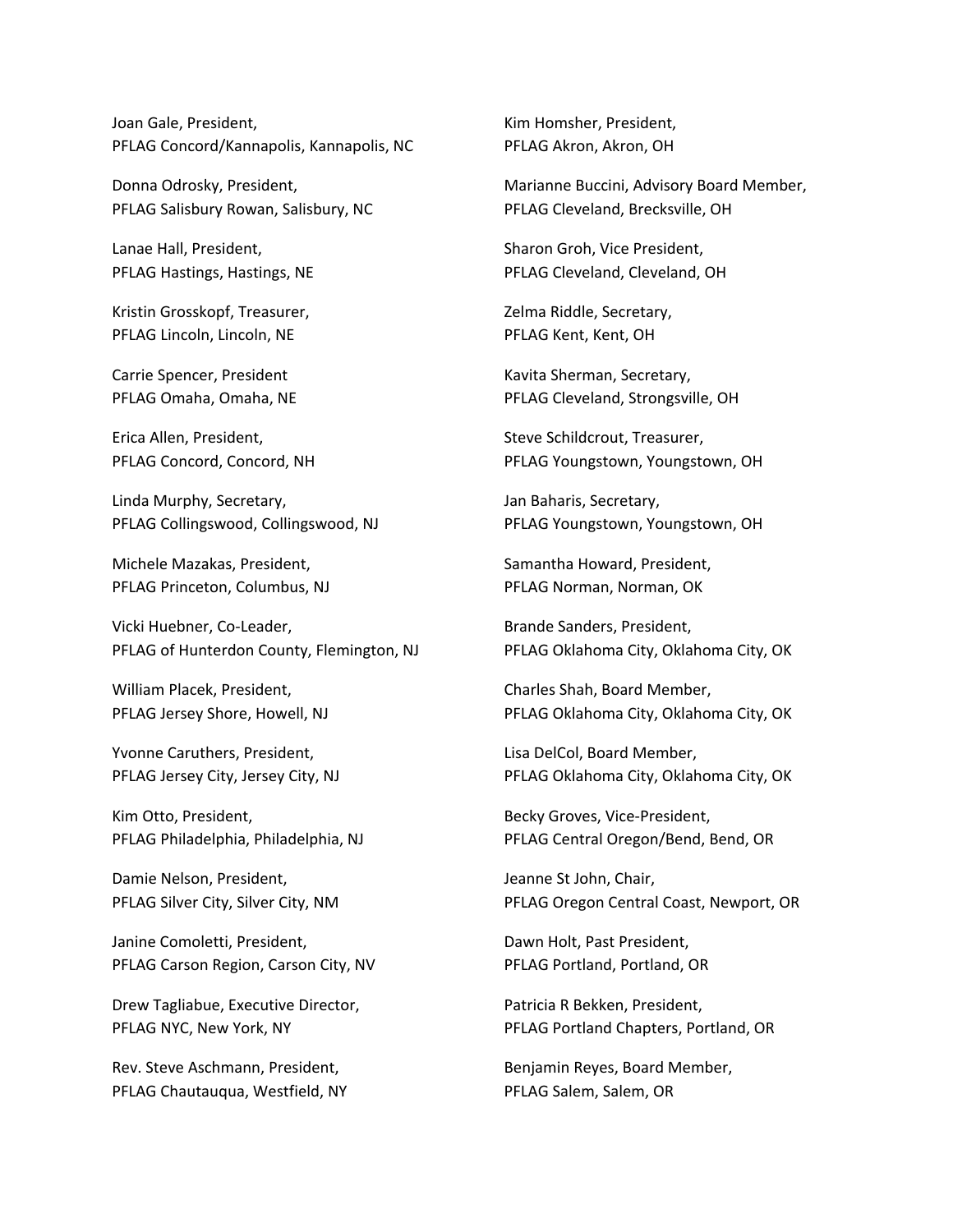Daniel Rollings, President, PFLAG Salem, Salem, OR

Dr. M. Glen Kertz, Treasurer, PFLAG Salem, Salem, OR

Darcy Decker, President, PFLAG Danville PA, Danville, PA

Jean Slusser, President, PFLAG Greensburg, Greensburg, PA

Ann Schiavone, Board Member, PFLAG Philadelphia, Philadelphia, PA

John Grillone, Board Member, PFLAG Philadelphia, Philadelphia, PA

Michael Klinman, Board Member, PFLAG Philadelphia, Philadelphia, PA

Patricia Tedora, Trans Support Coordinator, PFLAG Philadelphia, Upper Darby, PA

Joseph Carcione, Officer, PFLAG of Chester County, West Chester, PA

Andrea Smith, Secretary-Treasurer, PFLAG Greenville SC, Greenville, SC

Cathy A Jaggars, President PFLAG Greenville, Greenville, SC

Janet Wilson, Treasurer, PFLAG Spartanburg, Spartanburg, SC

Michael Coffey, President, PFLAG Athens, Athens, TN

Virginia Bailey, President, PFLAG Franklin, Franklin, TN

April Shelton, Treasurer, PFLAG TriCities, Johnson City, TN

Kathy Halbrooks, Co-Chair, PFLAG Nashville, Nashville, TN Bonni Erizo, President, PFLAG Austin, Austin, TX

Sondra Howe, President, PFLAG Dallas, Dallas, TX

Christy Rosenfeld, Advocacy Chair, PFLAG San Antonio, San Antonio, TX

Chad Reumann, President, PFLAG San Antonio, San Antonio, TX

John Bushnell, Board Member, PFLAG Seguin, Seguin, TX

Claudia Latham, President, PFLAG Tacoma, Auburn, WA

Francie Gass & Rebecca Browning, Co-Chairs, PFLAG Bellingham, Bellingham, WA

MaryAnn Nelson, Treasurer, PFLAG Lower Columbia, Cathlamet, WA

Josie Fitting, Social Media Chair, PFLAG Everett, Everett, WA

Beth Lenholt, Board Chair, PFLAG Bellevue/Eastside, Kirkland, WA

Diane Robbins, Secretary, PFLAG Olympia, Olympia, WA

Larry Kronquist, Treasurer, PFLAG Olympia, Olympia, WA

Lisa Wheeler, Secretary, PFLAG Bellevue/Eastside, Redmond, WA

Lenna Weiss, President, PFLAG Bellevue/Eastside, Seattle, WA

Deb Dahrling, President, PFLAG Seattle, Seattle, WA

Rachel Reim-Ledbetter, President, PFLAG Skagit, Sedro Woolley, WA